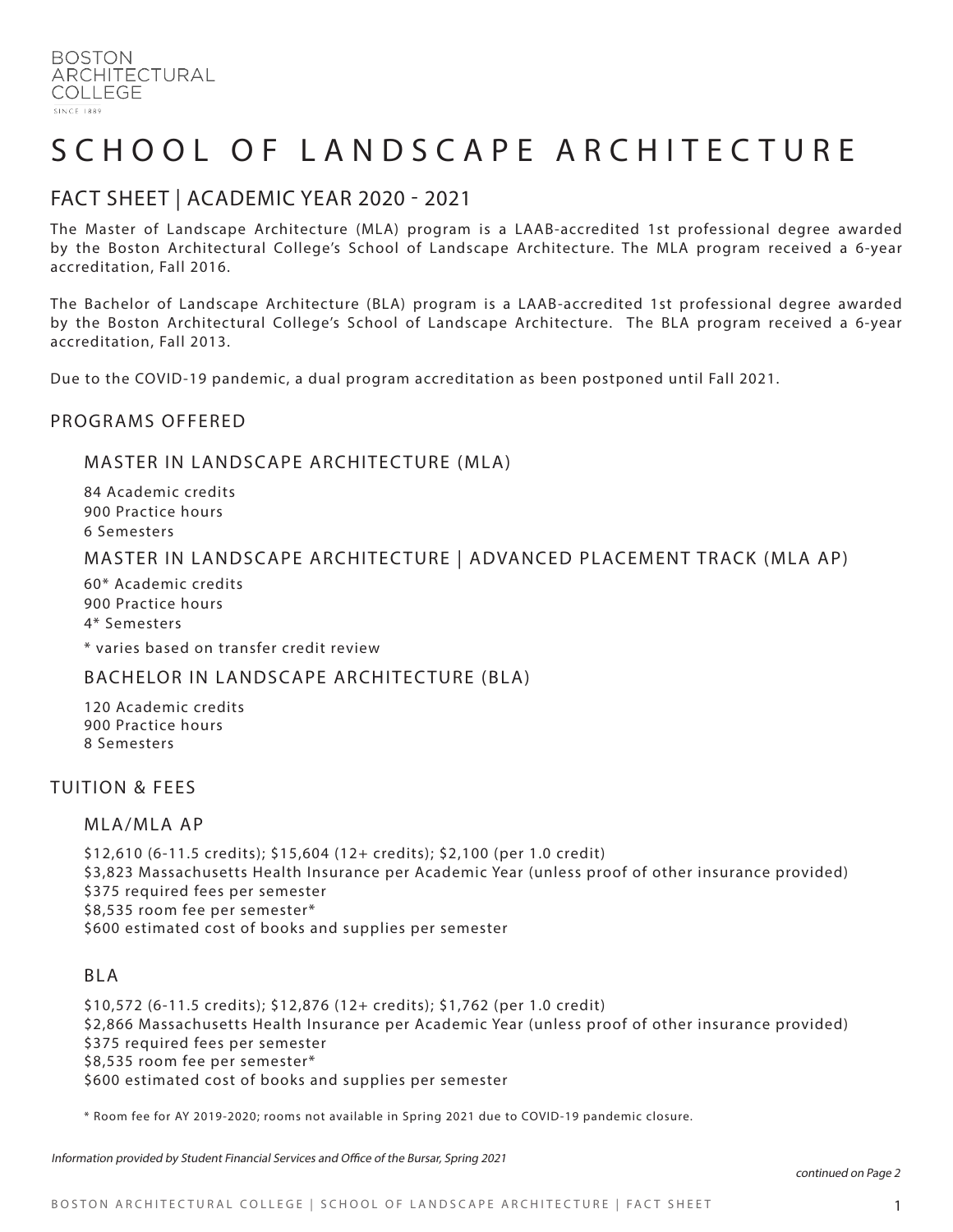# STUDENT DEMOGRAPHICS

## MLA/MLA AP

#### 27 students

#### Race/Ethnicity

| 0%  | American Indian / Alaska Native          | $0\%$ | American Indian / Alaska Native          |
|-----|------------------------------------------|-------|------------------------------------------|
| 41% | Asian                                    | 19%   | Asian                                    |
| 0%  | Native Hawaiian / Other Pacific Islander | 0%    | Native Hawaiian / Other Pacific Islander |
| 11% | Black / African American                 | 13%   | Black / African American                 |
| 0%  | Hispanic / Latino                        | 25%   | Hispanic / Latino                        |
| 34% | White / non-Hispanic                     | 31%   | White / non-Hispanic                     |
| 7%  | Mixed (two or more races)                | 12%   | Mixed (two or more races)                |
| 7%  | Unknown                                  | 0%    | Unknown                                  |

#### Gender

|            | 52%   Female     |            | 37%   Female |
|------------|------------------|------------|--------------|
| 44%   Male |                  | 63%   Male |              |
|            | 4%   Undisclosed |            | 0%   Undisc  |

#### Origin

| 48% | Domestic      |
|-----|---------------|
| 52% | International |

#### Alumni employment

|       |                                     | $1.1$ and $1.11$ and $2.11$ $\beta$ iverse in the set of $\alpha$ |                                     |
|-------|-------------------------------------|-------------------------------------------------------------------|-------------------------------------|
| 2%    | Advanced Study and Research         | 0%                                                                | Advanced Study and Research         |
| 5%    | Teaching                            | 0%                                                                | Teaching                            |
| 56%   | <b>Private Practice</b>             | 23%                                                               | <b>Private Practice</b>             |
| 2%    | <b>Public Practice</b>              | 14%                                                               | <b>Public Practice</b>              |
| 15%   | Landscape Horticulture/Design Build | 36%                                                               | Landscape Horticulture/Design Build |
| 0%    | Volunteer                           | 0%                                                                | Volunteer                           |
| $0\%$ | Other                               | 9%                                                                | Other                               |
| 20%   | Unknown                             | 18%                                                               | Unknown                             |

Information provided by the Registrar and the School of Landscape Architecture, Spring 2021

#### RETENTION

The Academic Year (AY) 2019-2020 resulted in 81% retention for the MLA/MLA AP program, and 113%\* for the BLA program.

\* Retention rate > 100% due to students returning from leave of absence. Information provided by the Registrar, Fall 2020

#### RATE TO COMPLETION

- In the AY 2019-2020:
- MLA program:
- 29% completed in 3 years
- 29% completed in 3.5 years
- 42% completed in >3.5 years\*
- \* Extended completion times related to student illness and family responsibilities.

#### MLA program, AP track:

- 25% completed in 2 years
- 75% completed in 2.5 years

Information provided by the Registrar, Fall 2020

## ENTERING STUDENTS

| AY 2020-2021:  | AY 2019-2020:   |  |
|----------------|-----------------|--|
| MLA program: 9 | MLA program: 15 |  |
| BLA program: 5 | BLA program: 4  |  |

Information provided by Registrar and Enrollment Services, Spring 2021

BLA program:

• 33% completed in 4 years

Undisclosed Undisclosed

81% Domestic 19% International

Alumni employment

Gender

Origin

16 students

Race/Ethnicity

BLA

- 33% completed in 4.5 years
- 33% completed in >4.5 years\*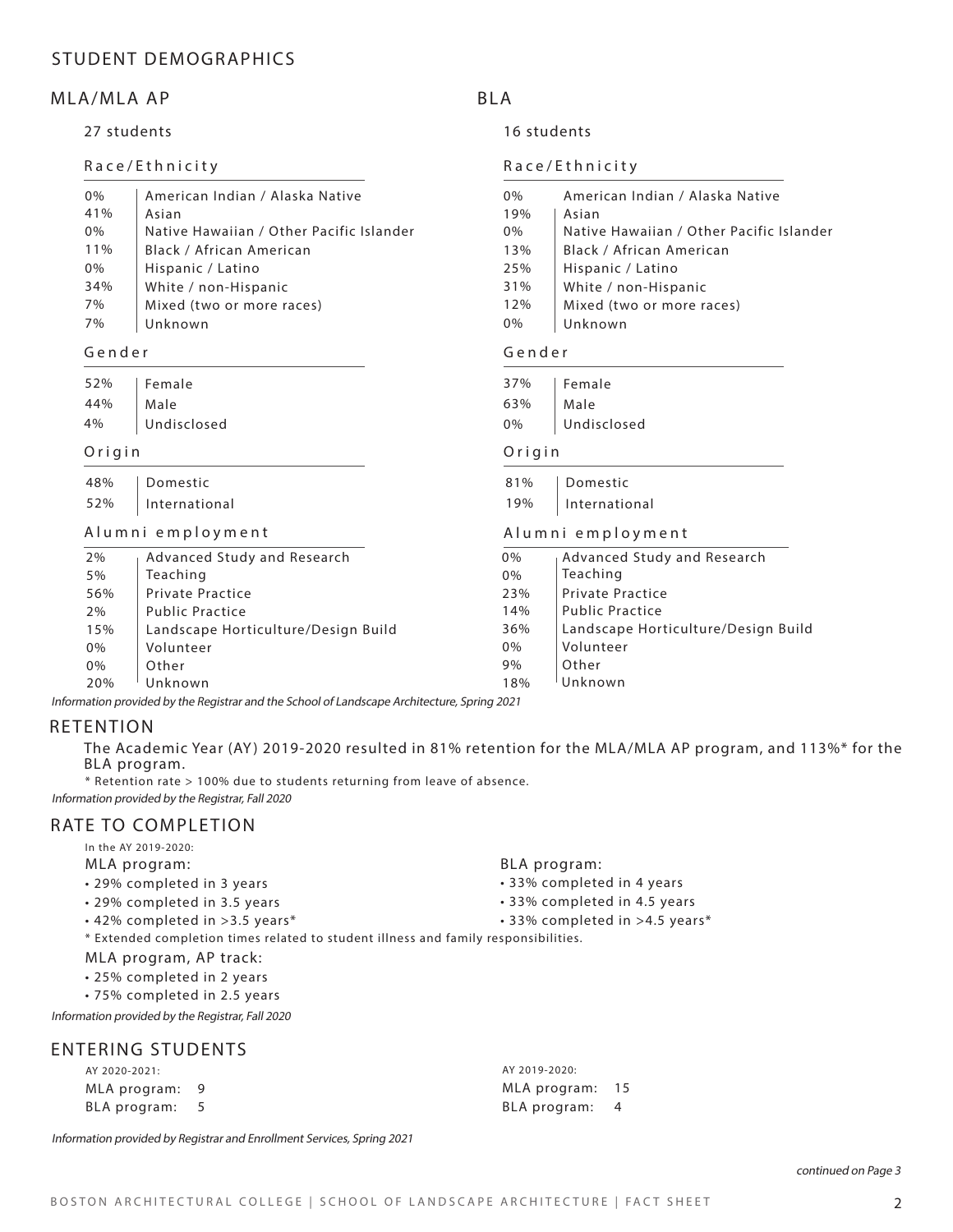# AWARDS / SCHOLARSHIPS

The following awards have been granted to students in the School of Landscape Architecture:

#### Commencement Awards

The Master of Landscape Architecture Thesis Commendations

Shiqui Dong, Laura Feddersen, Washie Khan, Srijana Thapa, Jocelyn Wolff (AY 2019-2020); Joshua Brown, Anirudha Dighe, Chien-Yu Lin, Saket Bharatbhai Patel (AY 2018-2019); Namrata Shah, Jacob Ferriera, Caroline Smyser, Jonathan Cave, Daniela Coray, Haotian Deng, Erica Quigley, Ian Sloane (AY 2017-2018); Gavin Normandeau, Michael Sadler (AY 2016-2017)

The Master of Landscape Architecture Prize Jocelyn Wolff (AY 2019-2020); Chien-Yu Lin (AY 2018-2019); Namrata Shah, Haotian Deng (AY 2017-2018); Michael Sadler (AY 2016- 2017)

The Bachelor of Landscape Architecture Degree Project Commendations Lindsey Douglas, Jonathan Ellis, Liangchen Zhao (AY 2019-2020); Erin Fitch, Steven Mosca (AY 2018-2019); Christian Boran, Matthew Rezendes (AY 2017-2018); Michael Hussey, Luis Perez Demorizi (AY 2016-2017)

The Bachelor of Landscape Architecture Degree Project Award Liangchen Zhao (AY 2019-2020); Erin Fitch, Steven Mosca (AY 2018-2019); Christian Boran, Matthew Rezendes (AY 2017-2018); Luis Perez Demorizi (AY 2016-2017)

The Sara E. Bourque, MLA '14 and David F. Jaquith, '69 Landscape Architecture Award Saket Bharatbhai Patel (AY 2018-2019); Jacob Ferreira, Erica Quigley (AY 2017-2018); Luis Perez Demorizi (AY 2016-2017)

Distinction in Practice for Landscape Architecture Mary Burke, Erin Fitch (AY 2018-2019); Jessica Alpert, Christian Boran, Sandra Larrauri, Erica Quigley (AY 2017-2018)

#### BAC Awards and Scholarships

Alumni Emerging Designer Award, 2020 Jessi Flynn

William E. Nast Scholarship for Oustanding Segment 2 Portfolio, First Place Kun An and Qianyun Wei (AY 2020-2021); Laura Feddersen (AY 2019-2020)

Alumni Selfless Labor Award, 2019 Sara Bourque

Segment I Outstanding Student Laura Feddersen (AY 2018-2019)

Segment I Portfolio Award Qianyun Wei (AY 2018-2019)

The Ada Louise Huxtable Fellowship, MASS Design Group Daniela Coray (AY 2016-2017)

Engage the Waterfront: Northern Avenue Bridge Competition Fanny Behrends, Christian Boran, Daniela Coray, Neil Demarco and Namrata Shah (AY 2015-2016)

The Dean's Award, Master of Landscape Architecture Srijana Thapa (AY 2018-2019); Daniela Coray, Judy Timpa, Lance Guerrero, Sarah Kresock, Stephen Lea (AY 2015-2016 and AY 2016-2017); Erin Fitch (AY 2017-2018); Rana Bates (AY 2016-2017)

#### External Awards and Scholarships

Alpha Rho Chi National Professional Fraternity for Architecture and the Allied Arts Bronze Medal Lindsey Douglas (AY 2019-2020)

ASLA Student Honor Award Laura Feddersen (AY 2019-2020); Saket Patel (AY 2018-2019);

ASLA Student Merit Award Anirudha Dighe (AY 2019-2020); Cameron Melo (AY 2019-2020); Chien-Yu Lin, Liangchen Zhao (AY 2018-2019);